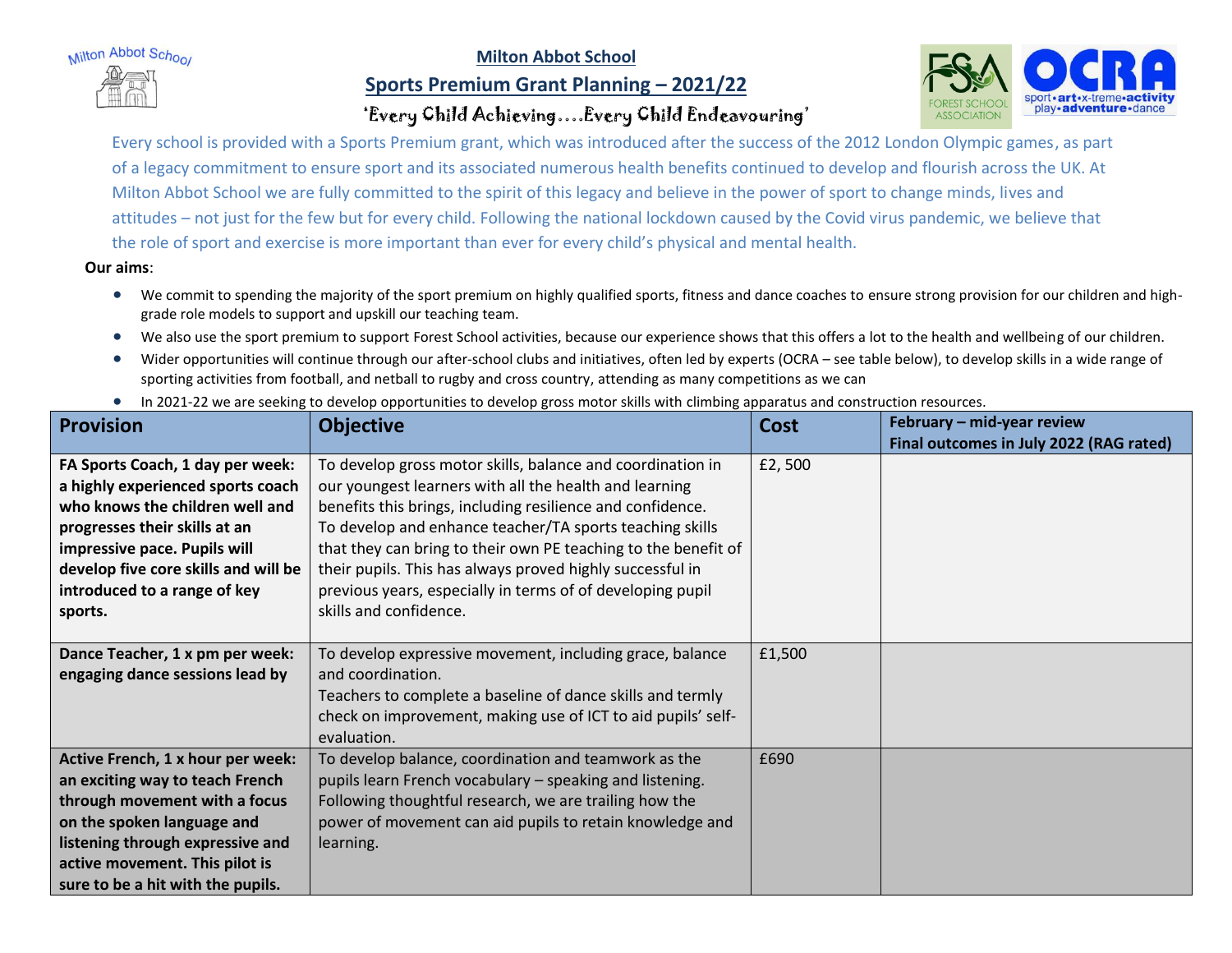| Forest School leadership 2 x pm<br>per week.                                                | Forest School opportunities for all, including for our most<br>vulnerable pupils, to support their health and welfare.                                                                                                                                                                                                                                                  | £1,800                                                       |         |
|---------------------------------------------------------------------------------------------|-------------------------------------------------------------------------------------------------------------------------------------------------------------------------------------------------------------------------------------------------------------------------------------------------------------------------------------------------------------------------|--------------------------------------------------------------|---------|
| <b>OCRA provision for tournaments,</b><br>events and festivals                              | As part of our 'Every Child Endeavours' scheme, we<br>encourage every child to take part in a competitive event<br>during each academic year, from Bouldering and tennis to<br>Cross-Country and Aquathlon, etc.                                                                                                                                                        | £1,750 SLA                                                   |         |
| <b>OCRA sport leaders</b>                                                                   | To ensure our extended school provision allows for a range<br>of expertise to encourage pupil engagement with sport and<br>a healthy lifestyle for mind and body.<br>OCRA will lead clubs that will link into a tournament so we<br>can show a competitive edge which is essential for pupil self-<br>esteem.                                                           | £2,020<br>(coaches)                                          |         |
| House Swimming Gala in July:<br>pool hire and coach capacity for<br>KS <sub>2</sub>         | Research highlights the many health benefits of swimming<br>and KS2 enjoy swimming lessons over the Summer term.<br>Some swimmers get to compete in a West Devon swimming<br>gala. However, we want every KS2 child to feel the<br>excitement of competing and applying their swimming skills,<br>so we will be introducing an internal House Swimming Gala<br>in 2020. | £200<br>Part funded by<br>parents/carers.                    |         |
| <b>Year 5 Camping Adventure</b><br>including horse-riding, kayaking<br>and adventure trails | To introduce pupils to range of engaging sport and activities<br>that they might wish to pursue as part of a healthy lifestyle.<br>To introduce pupils to risk-taking opportunities that will<br>build their self-confidence and resilience which they can<br>apply to their Year 6 SATs experience and beyond.                                                         | £300<br>Part funded by<br>parents/carers.                    |         |
| <b>Coach travel to sports</b><br>tournaments and events                                     | To ensure as many pupils as possible can attend competitive<br>events to improve their resilience and self-esteem, we<br>sometimes need to rely on coach travel. We use parent car<br>support as often as we can.                                                                                                                                                       | £300<br>(ave. £65-£120)<br>Part funded by<br>parents/carers. |         |
| <b>Playground gross motor</b><br>development through apparatus<br>and smaller resources     | Through teacher voice and pupil voice, an identified area for<br>improvement is to ensure that break times offer<br>opportunities for pupils to develop their gross motor<br>muscles. This will include climbing equipment and<br>construction equipment, which will require teamwork and<br>communication development also.                                            | £5500                                                        |         |
|                                                                                             | Total sport premium grant available:                                                                                                                                                                                                                                                                                                                                    |                                                              | £16,470 |